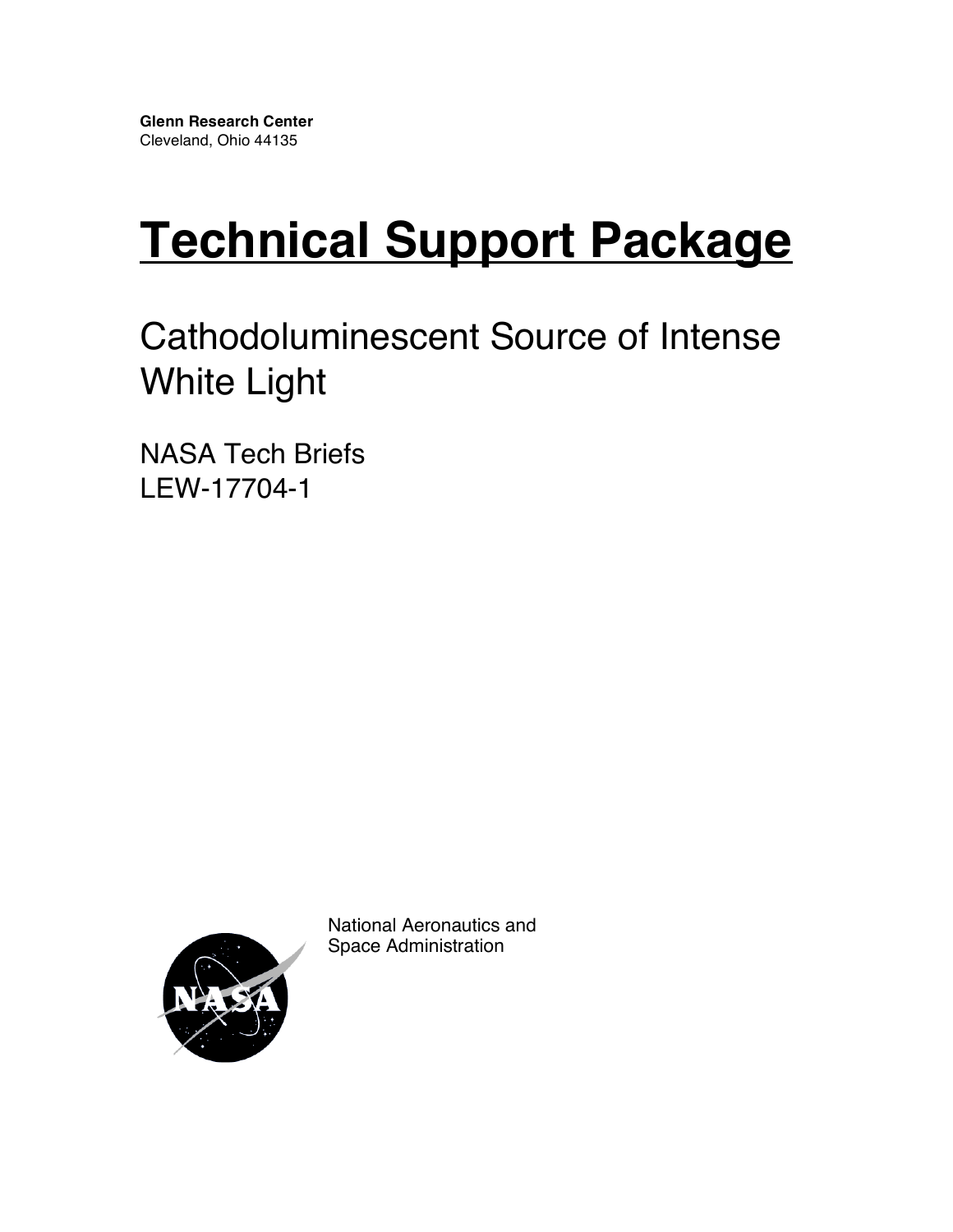# Technical Support Package

for

### **CATHODOLUMINESCENT SOURCE OF INTENSE WHITE LIGHT**

#### **LEW-17704-1**

#### NASA Tech Briefs

The information in this Technical Support Package comprises the documentation referenced in **LEW-17704-1** of NASA Tech Briefs. It is provided under the Commercial Technology Program of the National Aeronautics and Space Administration to make available the results of aerospace-related developments considered having wider technological, scientific, or commercial applications. Further assistance is available from sources listed in NASA Tech Briefs on the page entitled "NASA Innovative Partnerships Program."

For additional information regarding research and technology in this general area, contact:

Glenn Technolgy Transfer Office Mail Stop 4-2 21000 Brookpark Road Cleveland, OH 44135

Telephone: (216) 433-3484 E-mail:TTP@grc.nasa.gov

NOTICE: This document was prepared under the sponsorship of the National Aeronautics and Space Administration. Neither the United States Government nor any person acting on behalf of the United States Government assumes any liability resulting from the use of the information contained in this document or warrants that such use will be free from privately owned rights. If trade names or manufacturers' names are used in this report, it is for identification only. This usage does not constitute an official endorsement, either expressed or implied, by the National Aeronautics and Space Administration.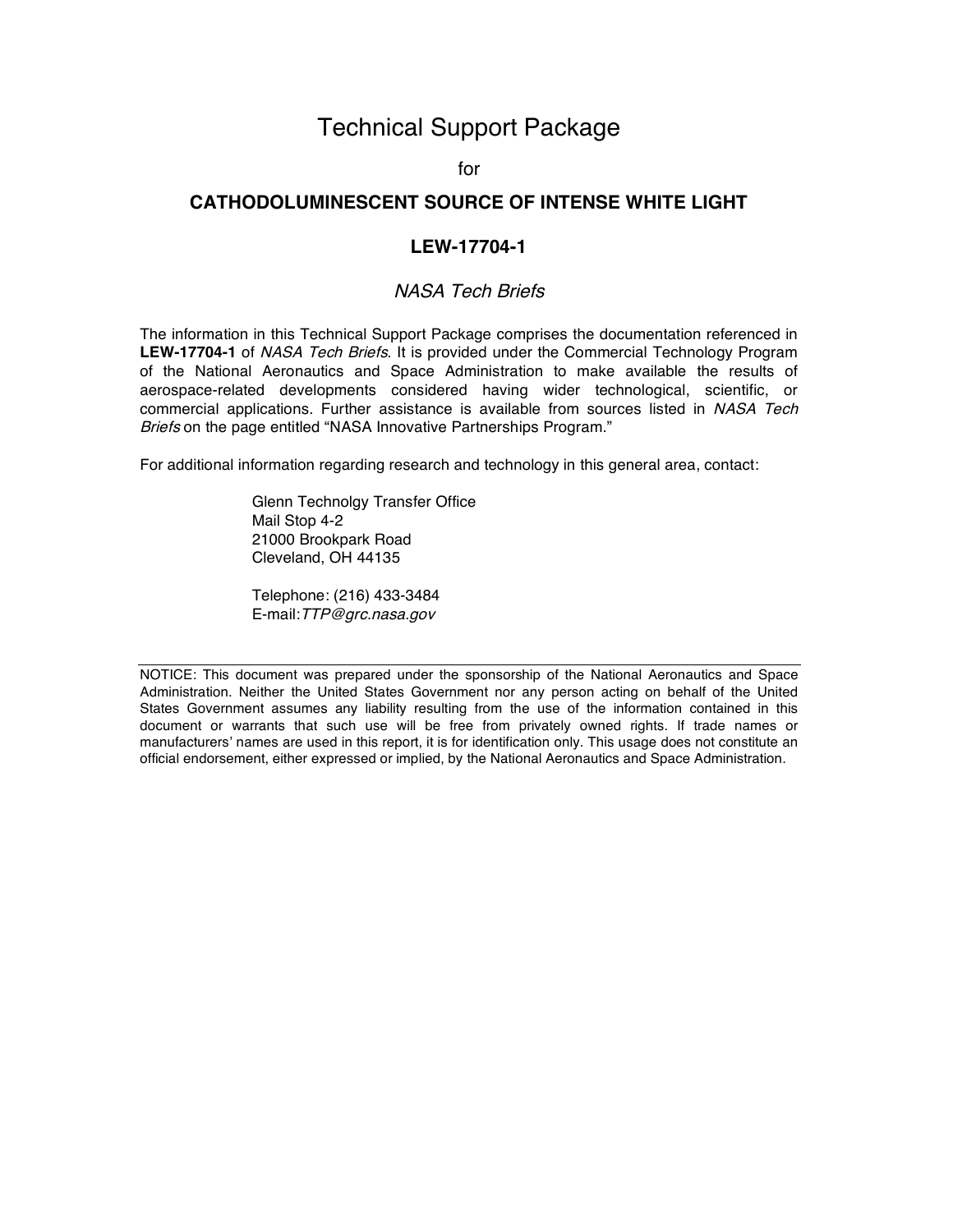# **Cathodoluminescent Source of Intense White Light**

# **Brief Abstract**

The device described herein generates broad spectrum electromagnetic radiation in the visible. The device is novel in that it generates broad spectrum radiation that makes it applicable to commercial lighting applications or for spectroscopy applications. The device is also scalable making it applicable to a wide range of lighting applications.

# **Section I** — Description of the Problem

Light sources emitting with a black body-like profile in the visible is desirable from a lighting standpoint. The human eye is most receptive to this wavelength distribution. In general, the perfect source of such radiation is the sun. Common incandescent lights attempt to mimic this profile. The difficulty lies in the fact that to achieve the desired emission, the filament must operate at temperatures in excess of the melting point of the material. (Sun Photosphere temperature  $\sim 6,000K$ ) The invention described herein exploits cathode-luminescence emission to form a continuous band due to solid state transitions. This circumvents the need to operate at high temperatures and yet still provide light acceptable to the eye. The problem of non-ideal white light sources transcends general lighting applications. Optimized white light sources are also used in microscopy and spectroscopy. As the device is solid state, its lifetime is expected to be considerably longer than filament based or high pressure discharge light sources.

# **Section II** — Technical Description

The light source described herein utilizes the process of cathode luminescence to generate intense white light. The light emitted has been found to be broad band and intense. In general cathode-luminescence occurs when a covalent or ionic material is exposed to energetic particle flux. The energetic particle flux can generate lattice vacancies by displacing (knocking out) ions in the crystal lattice. The vacancy left behind can be occupied by an electron if the ion displaced is electronegative. The electron occupies the lattice site and is for all practical purposes a substitute ion that can undergo electronic transitions. Excitation and subsequent de-excitation (natural decay due to finite lifetime or collision) gives rise to the emission of light. Such is emission is feeble at low incident electron energies. The invention described here circumvents the need to utilize very high energy electrons by utilizing magnetic cusp that channel electrons into the substrate that subsequently emits the light. Quartz and alumina substrates have been successfully utilized. The electron source used in the proto-type is provided by a RF excited argon plasma, which plays the e role of plasma cathode. The plasma cathode approach allows high electron flux to be collected at the substrate thereby circumventing space charge limitations that would be associated with for example an electron gun. Conventional electron gun sources are inherently space charge limited and would generate fewer dislocations and excitations per unit time than the approach utilized here. Here ions from the plasma coupled with the large electric fields existing in the plasma sheath at the substrate allows for high electron throughput.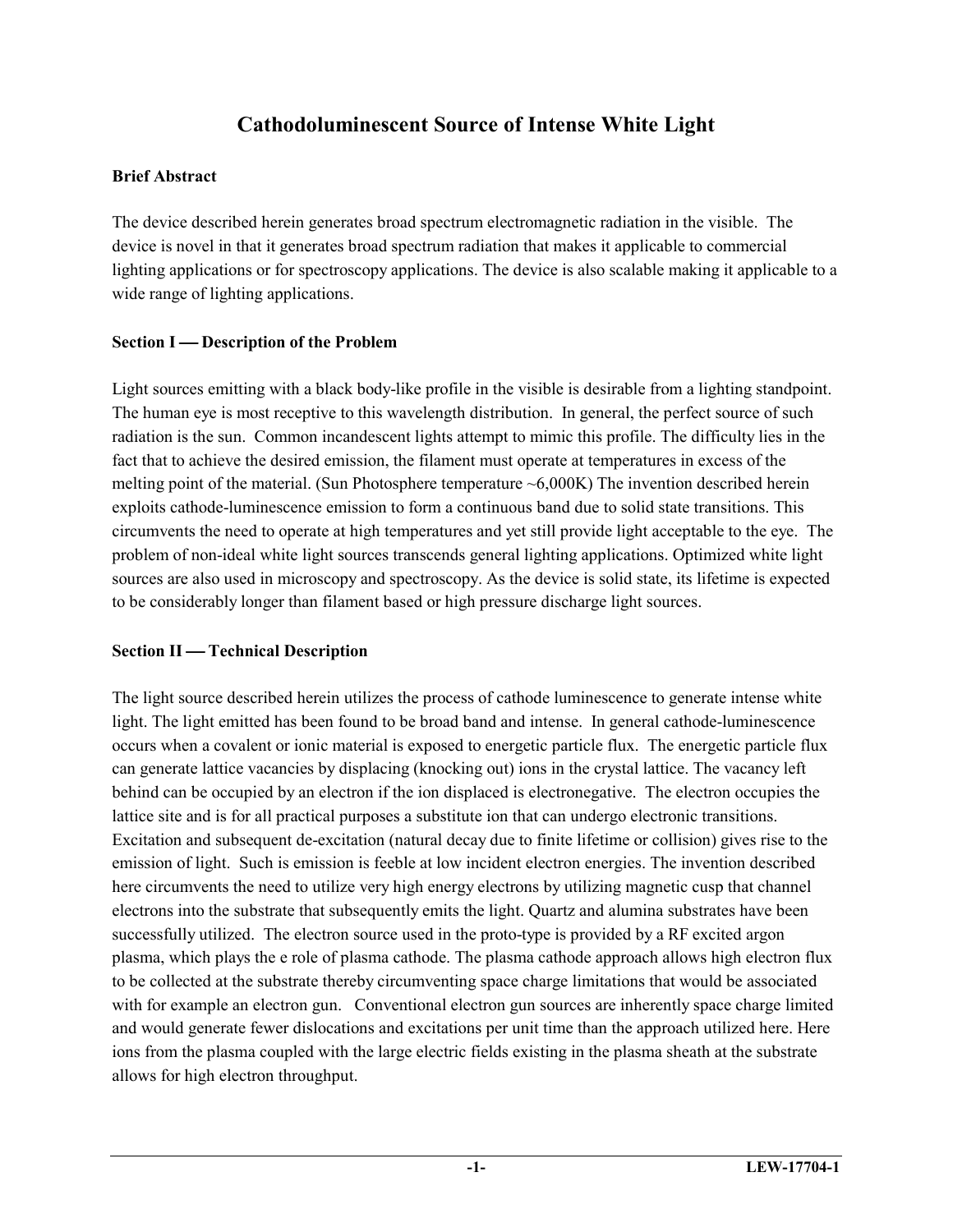# **Section III — Unique or Novel Features**

The device represents a novel approach to solid state lighting for illumination and spectroscopy. Unique attributes are listed below.

A. Novel features:

1. Approach utilizes a discharge plasma as the source of electrons (this reduces space charge limit via presence of ions and intense electric field at the sheath located at the substrate). The high electron flux translates into intense emission.

2. Process utilizes very low voltages to achieve intense luminescene (< 1 kV)

3. The process utlizes magnets to intensify and concentrate electron flux so as to enhance intense emission.

4. The resulting spectrum is broad band extending over the visible and into the near infared which makes it very desirable for commencial lighting type applications and spectroscopy

5. The effective black body temperature of the light source is indeed very high, well in excess of conventional filments.

# **Section IV Potential Commercial Applications**

The device described here has commercial applications in essentially two general areas: Commercial lighting: Could be used for decorative lighting, under-cabinet type lighting applications, back lighting for electronic devices such as hand-held PDA, laptop monitors, and desktop LCD monitors.

Spectroscopy applications: White light source would find application in area of spectroscopy.